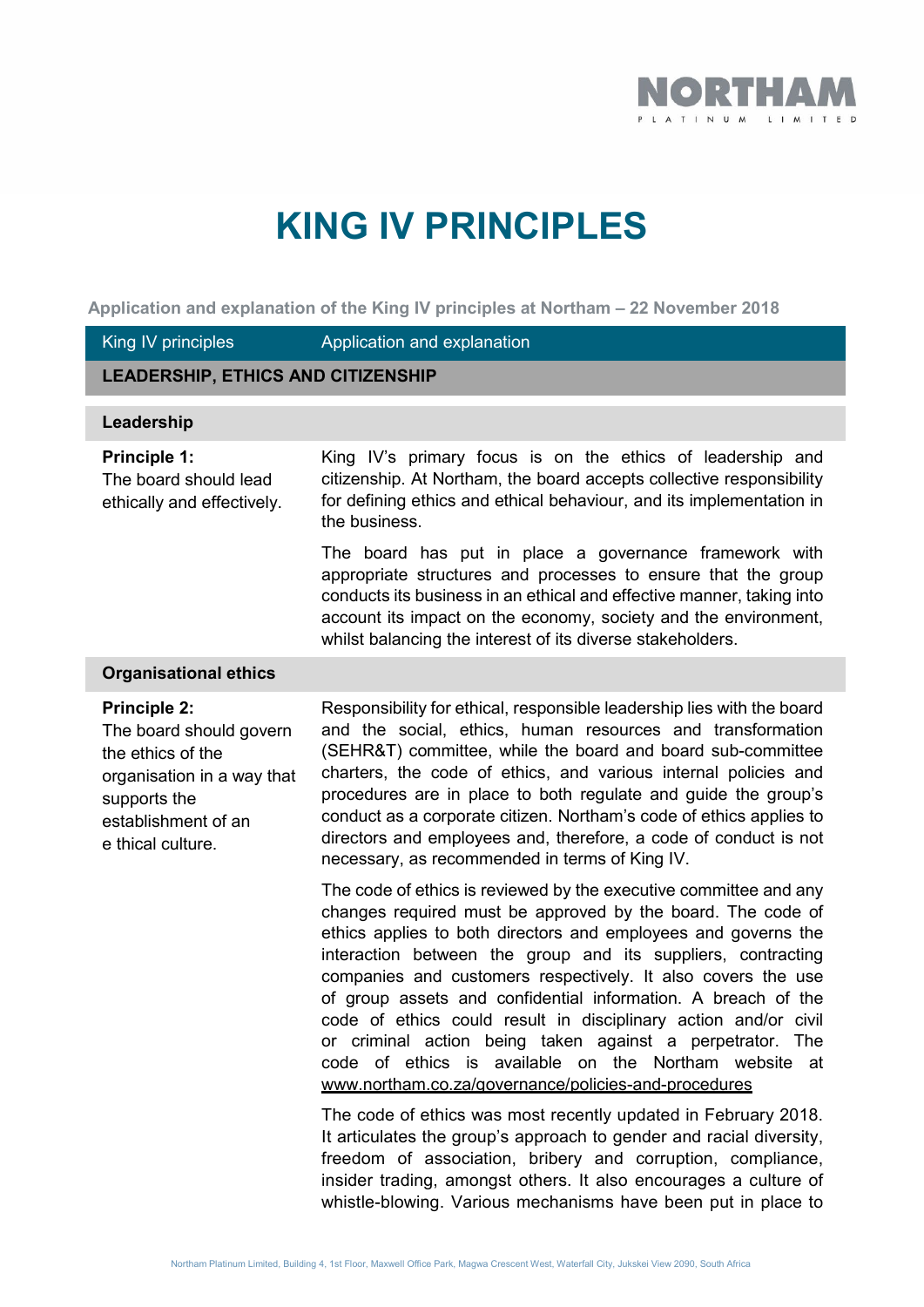# King IV principles **Application and explanation**

protect whistle-blowers. The fraud hotline reports are a standard audit and risk committee agenda item. Management updates the audit and risk committee members on transgressions recorded.

The group's approval framework is an internal document which governs the delegation of authority and value limits within the group and is necessary to ensure that all transactions are approved appropriately. This enables management to avoid unauthorised expenditure and to limit the potential effects of corruption on the group. The approval framework is reviewed by the executive committee and any changes required must be approved by the board.

# **Responsible corporate citizenship**

#### **Principle 3:**

The board should ensure that the organisation is and is seen to be a responsible corporate citizen.

The board and the SEHR&T committee seek to ensure that the company is a responsible corporate citizen, in compliance with the Constitution of South Africa including the Bill of Rights, and has delegated to management the responsibility for proactive stakeholder engagement, community development and environmental stewardship. Management updates the board and the SEHR&T committee on a quarterly basis on Northam's performance against the Mining Charter targets, together with progress on the accommodation and housing strategy.

For further disclosure on responsible corporate citizenship, see Northam's accommodation and housing strategy on page 60 of the [integrated report 2018.](http://northam.integrated-report.com/2018/download/NHM-AIR18.pdf)

The board is ultimately accountable for determining the group's tax philosophy and approach and, through the audit and risk committee, provides oversight of the group's tax governance and affairs as a responsible corporate citizen.

# **STRATEGY, PERFORMANCE AND REPORTING**

# **Strategy and performance**

# **Principle 4:**

The board should appreciate that the organisation's core purposes, its risks and opportunities and sustainable development are all inseparable elements of the value creation process.

The board approves the strategy, which is aligned with the purpose of Northam, the value drivers of its business and the interests and expectations of its stakeholders. The strategy also takes cognisance of inherent risks and opportunities and the need to achieve sustainable outcomes.

Management is tasked with the formulation of the business plan and a four-year forecast, including key performance measures and targets, which are then approved by the board on an annual basis.

The board actively monitors performance against the targets to ensure the outcomes for the capitals are linked to the value creation of the group.

The board is aware of the general viability, reliance and effect of its activities on its capitals, solvency, liquidity and its going concern status.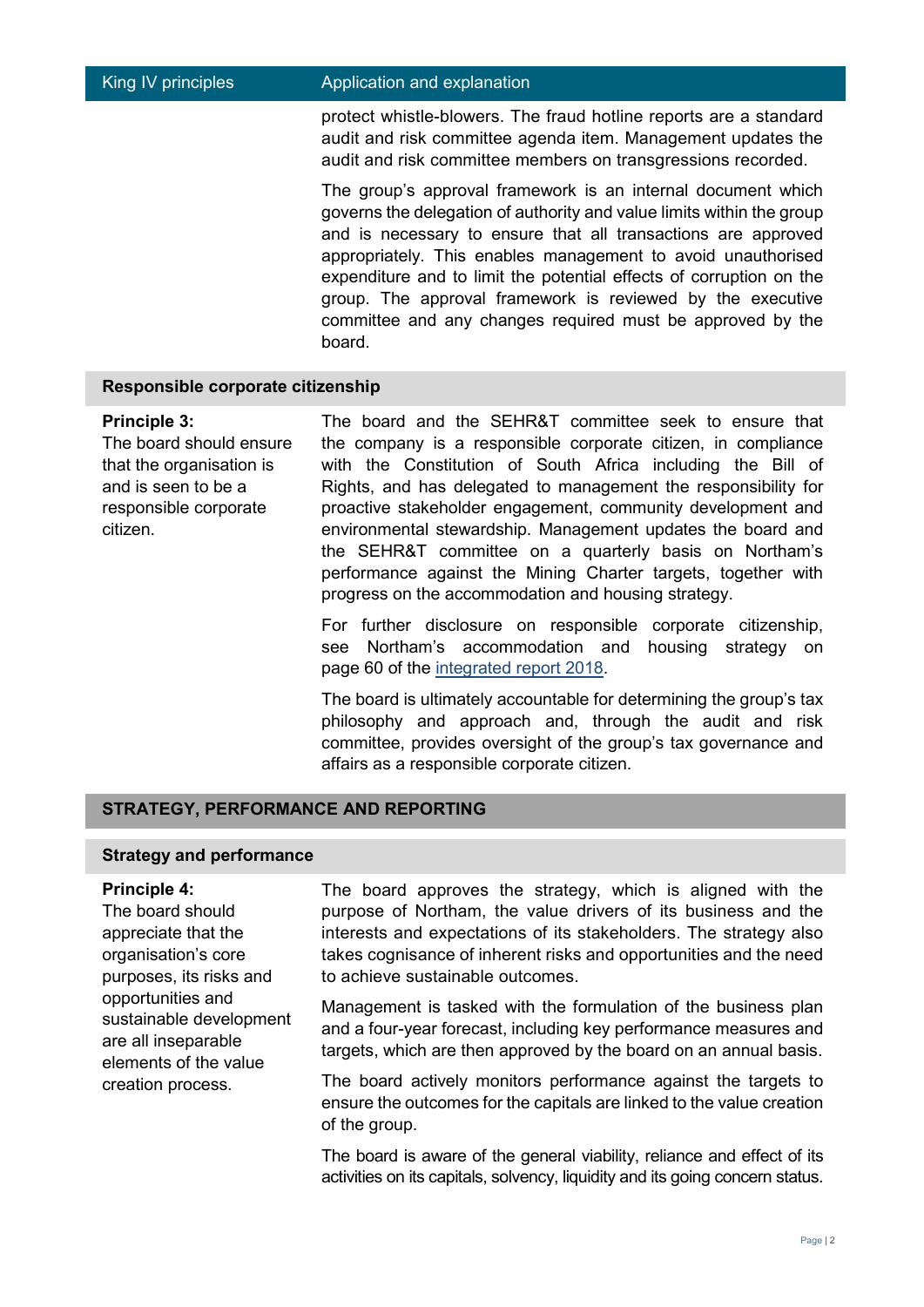Page | 3

# King IV principles **Application and explanation**

# **Reporting**

# **Principle 5:**

The board should ensure that reports issued by the organisation enable stakeholders to make informed assessments of the organisation's performance on short, medium and long-term prospects.

In line with the JSE Listings Requirements and the Companies Act, Northam reports to stakeholders on both its financial and nonfinancial performance twice a year. The company seeks to provide information to its stakeholders which is timeous, intelligible, accurate and concise. This annual integrated report forms part of a suite of reports (see outside flap of this document which provides an illustration of this report in its context). The reporting process and the reports themselves are subject to internal scrutiny and review at board level, with approval required from both the audit and risk committee and the board.

Financial and non-financial disclosure in the group's reports to stakeholders is also subject to review and approval by external audit and assurance providers (see pages 158 and 166 of th[e integrated report 2018](http://northam.integrated-report.com/2018/download/NHM-AIR18.pdf) for their approval statements), whose appointment is delegated to management by the board.

The board assesses and approves management's basis for determining materiality for the purposes of information to be disclosed in the company's reports.

The board delegates to management the publication of, amongst other external reports, the annual integrated report, annual financial statements and King IV disclosures on the company's website.

# **GOVERNING STRUCTURES AND DELEGATION**

# **Primary role and responsibilities of the board**

## **Principle 6:**

The board should serve as the focal point and custodian of corporate governance in the organisation.

The board assumes ultimate accountability and responsibility for the performance and affairs of the company, thereby effectively representing and promoting the best interests of the company and its stakeholders in a manner that is legal, ethical and sustainable.

Attendance at board and board committee meetings is recorded and disclosed on page 132 of the [integrated report 2018.](http://northam.integrated-report.com/2018/download/NHM-AIR18.pdf)

In terms of the board charter, members are entitled to seek independent professional advice at the expense of the company on any matter related to the company's business. The board is satisfied that it has fulfilled its responsibilities in accordance with its board charter for the year ended June 2018.

The board's leadership, integrity and judgement is required to direct the company's affairs and to achieve sustainability. Overall the board should have oversight of the company's compliance with all relevant legislation, regulations and policy. For further information on the board's responsibilities see the board charter on the website at www.northam.co.za/governance/policies-and-procedures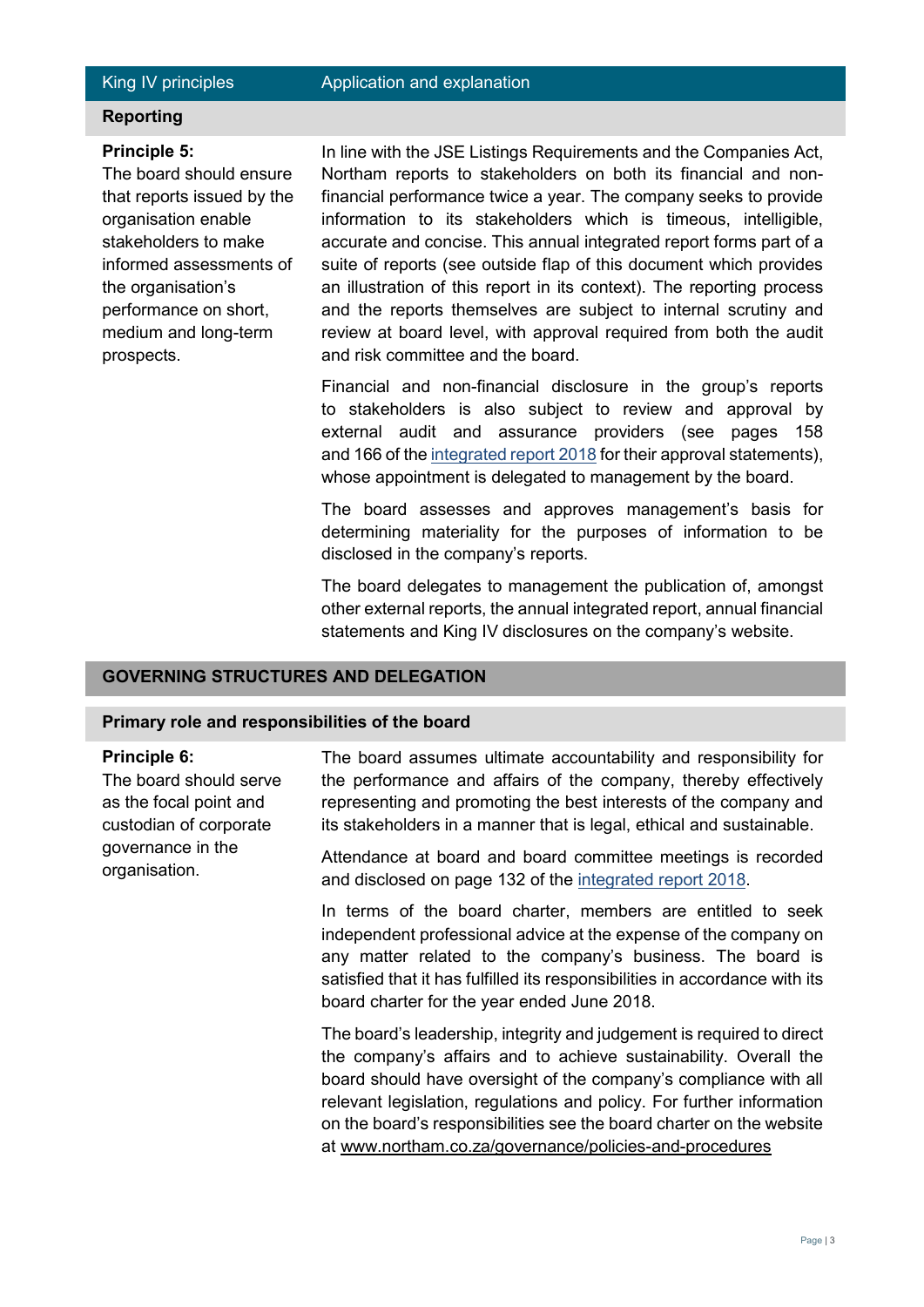# King IV principles **Application and explanation**

# **Board composition**

# **Principle 7:**

The board should comprise the appropriate balance of knowledge, skills, experience, diversity and independence for it to discharge its governance role and responsibilities objectively and effectively.

The board has delegated to the nomination committee the nomination, election and appointment process for the selection of candidates to serve on the board.

The roles of chairman and CEO are separate. The chairman is responsible for leading the board, while the CEO is responsible for executing group strategy and operational management.

The board is chaired by Mr KB Mosehla, who represents Zambezi Platinum. Given that Mr Mosehla is not considered to be an independent director, the board has a lead independent director.

The functions of the lead independent director are to:

- Lead in the absence of the chairman;
- Serve as a sounding board for the chairman;
- Act as an intermediary between the chairperson and other board members if necessary;
- Deal with shareholders' concerns where contact through the normal channels has failed to resolve concerns, or where such contact is inappropriate;
- Strengthen independence on the board if the chairman is not an independent non-executive;
- Chair discussions and decision-making by the board on matters where the chairman has a conflict of interest; and
- Lead the performance appraisal of the chairman.

The board diversity policy, approved in February 2018, serves to promote an inclusive culture on the board. In terms of the diversity policy 50% of board members are required to be HDSAs and 20% should be women. Women currently make up 31% of the board, while HDSA members represent 62%.

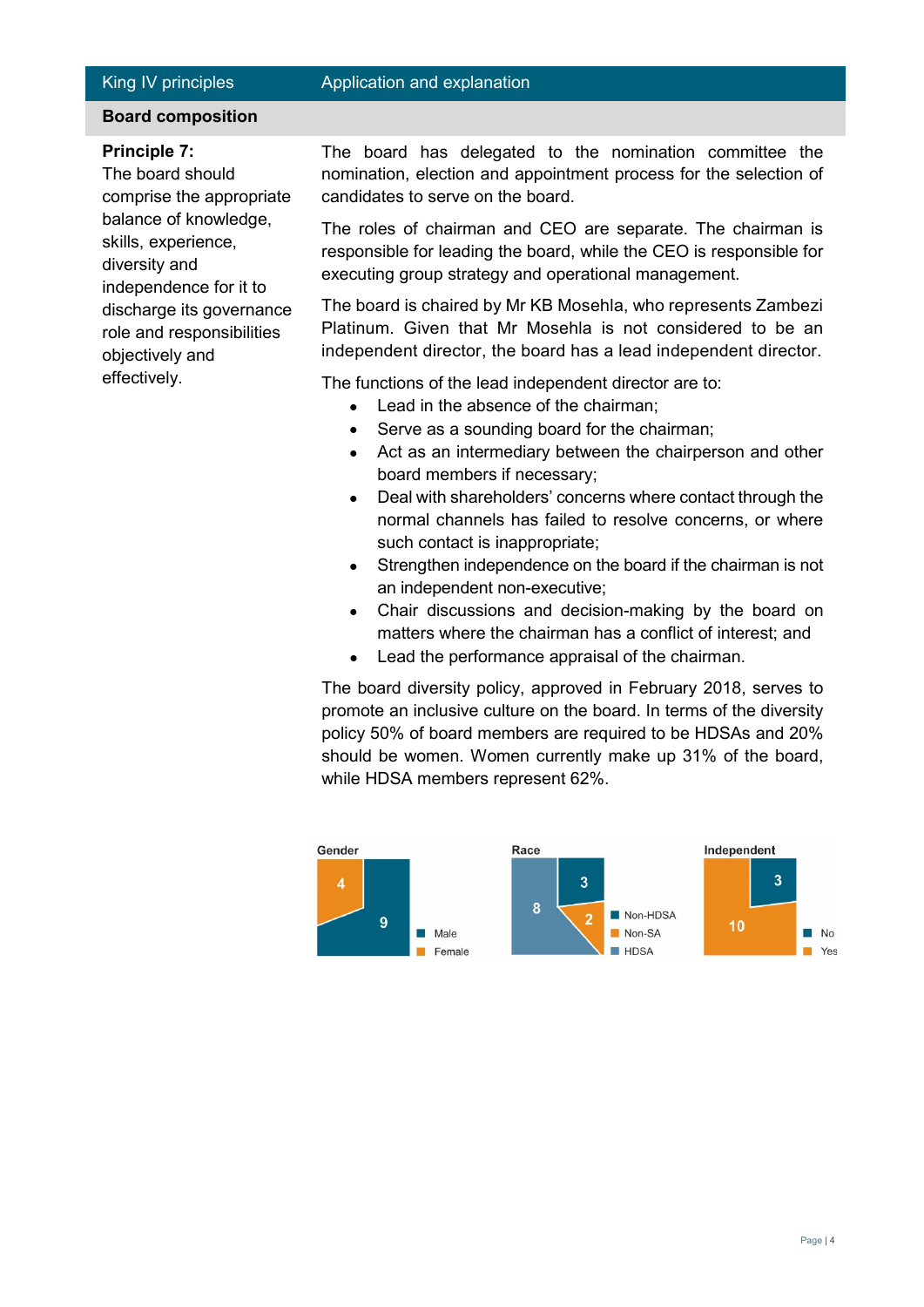| King IV principles                                                                                                                                                                                                                           | Application and explanation                                                                                                                                                                                                                                                                                                                                                                  |
|----------------------------------------------------------------------------------------------------------------------------------------------------------------------------------------------------------------------------------------------|----------------------------------------------------------------------------------------------------------------------------------------------------------------------------------------------------------------------------------------------------------------------------------------------------------------------------------------------------------------------------------------------|
|                                                                                                                                                                                                                                              | All new directors are subject to background checks. Five of the 13<br>board members, including the CEO and the lead independent<br>director, have extensive exposure and experience as CEOs in the<br>PGM mining industry. Other board members have relevant<br>experience in corporate finance, mergers and acquisitions and<br>other associated disciplines.                               |
|                                                                                                                                                                                                                                              | The chairman, together with the board, determine the number of<br>outside listed company directorships a non-executive board<br>member may hold. The maximum number of directorships is 5<br>(five) listed companies, including Northam.                                                                                                                                                     |
|                                                                                                                                                                                                                                              | The board has a succession plan in place which includes<br>identification, mentorship and training of future candidates.                                                                                                                                                                                                                                                                     |
|                                                                                                                                                                                                                                              | The board is provided, from time to time, with briefings on legal and<br>corporate governance developments, risks and changes in the<br>external environment of Northam.                                                                                                                                                                                                                     |
| <b>Board committees</b>                                                                                                                                                                                                                      |                                                                                                                                                                                                                                                                                                                                                                                              |
| <b>Principle 8:</b><br>The board should ensure<br>that its arrangements for<br>delegation within its own<br>structures promote<br>independent judgement<br>and assist with balance of<br>power and the effective<br>discharge of its duties. | The board determines delegation to individual members, groups of<br>members, standing or ad hoc committees.                                                                                                                                                                                                                                                                                  |
|                                                                                                                                                                                                                                              | Through the nomination committee, the board ensures that the<br>structures of the board are well resourced with a balance of skills<br>and expertise. The board and board committees operate in terms<br>of formal charters. The chairperson of each committee reports to<br>the board at each board meeting and the minutes of all committee<br>meetings are circulated in the board packs. |
|                                                                                                                                                                                                                                              | The composition of each committee, as well as a description of its<br>charter, appear on page 127 to 134 of the integrated report 2018.                                                                                                                                                                                                                                                      |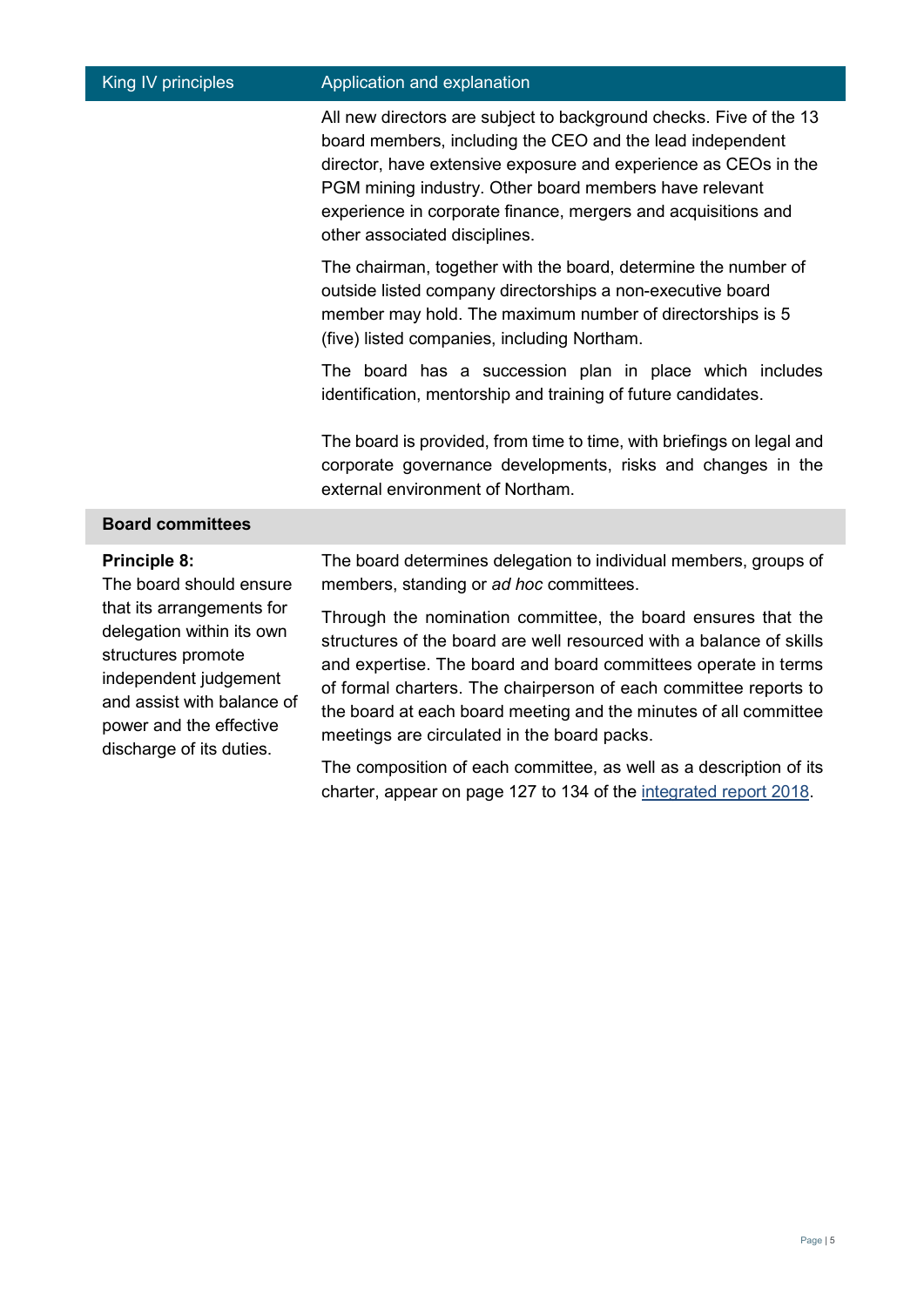# **Evaluations of the performance of the board**

#### **Principle 9:**

The board should ensure that the evaluation of its own performance and that of its committees, its chair and its individual members support continued improvement in its performance and effectiveness.

The board monitors and appraises its own performance, those of its board committees and from time to time, the individual board members to monitor performance and identify areas for improvement. The board further evaluates the independence of its independent directors, which evaluation is rigorously applied also in respect of the independent directors who have served on the board for an aggregate term exceeding nine years. The board also evaluates the performance of the company secretary in terms of her competence, qualification, experience and arm's length relationship with the board.

# **Appointment and delegation to management**

# **Principle 10:**

The board should ensure that the appointment of, and delegation to management contribute to role clarity and the effective exercise of authority and responsibilities.

The board has appointed the CEO of Northam, as well as key members of the senior management team, who function in terms of the approval framework wherein the board defines levels of materiality and delegates functions to the executive committee appropriately. The board is satisfied that the approval framework is effective.

The CEO of Northam has undertaken to hold no other listed company directorship, apart from Zambezi Platinum, Northam's BEE shareholder.

The executive committee has the role of defining strategic guidelines and frameworks; the management review committees, based at each operation, are responsible for converting strategic guidelines into well-established processes and systems.

# **FUNCTIONAL AREAS OF GOVERNANCE**

# **Risk governance**

# **Principle 11:**

The board should govern risk in a way that supports the organisation in setting and achieving its strategic objectives.

The board assumes overall responsibility for risk within the group, in terms of the risk management policy and framework. It has delegated this authority to the audit and risk committee.

The audit and risk committee reviews Northam's risk register, which includes legislation and regulatory compliance, to ensure that risks and opportunities are identified and mitigated or acted upon by management, and that laws and regulations are complied with accordingly.

Information on the risk management process and policies can be found on page 14 of the [integrated report 2018.](http://northam.integrated-report.com/2018/download/NHM-AIR18.pdf)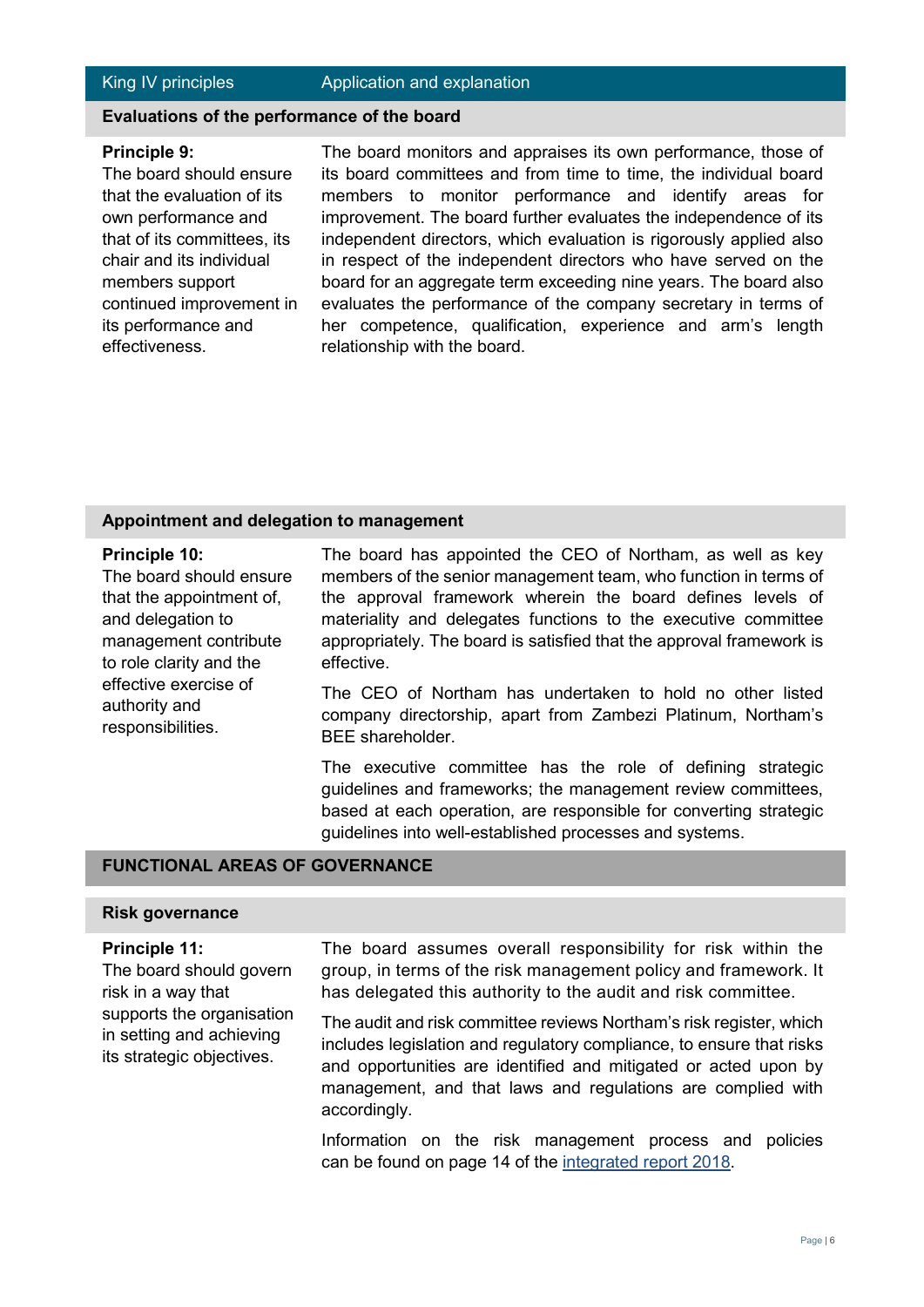# **Technology and information governance**

# **Principle 12:**

The board should govern technology and information in a way that supports the organisation setting and achieving its strategic objectives.

The board assumes overall responsibility for technology and information governance and has delegated authority to the audit and risk committee to assist the board in overseeing this function.

The ISSC's responsibility is to implement and execute effective technology and information utilisation throughout the Northam group, in accordance with its terms of reference available at www.northam.co.za/governance/policies-and-procedures.

The audit and risk committee, through the ISSC exercises oversight of technology and information management and in particular, oversees that it results in the following:

- Integration of people, technologies, information and processes across the group
- Integration of technology and information risks into organisation-wide risk management
- Arrangements to provide for business resilience
- Proactive monitoring of intelligence to identify and respond to incidents, including cyber attacks and adverse social media events
- Management of the performance of and the risks pertaining to third-party and outsourced service providers
- The assessment of value delivered to the organisation through investments in technology and information, including the evaluation of projects throughout their life cycles and operational expenditure
- The responsible disposal of obsolete technology and information in a way that has regard for environmental impact and information security
- Ethical and responsible use of technology and information
- Compliance with relevant laws.

The committee exercises oversight of the management of information and in particular oversees that it results in the following:

- The leveraging of information to sustain and enhance the group's intellectual capital
- An information architecture that supports confidentiality, integrity and availability of information
- The protection of privacy of personal information
- The continuous monitoring of information security.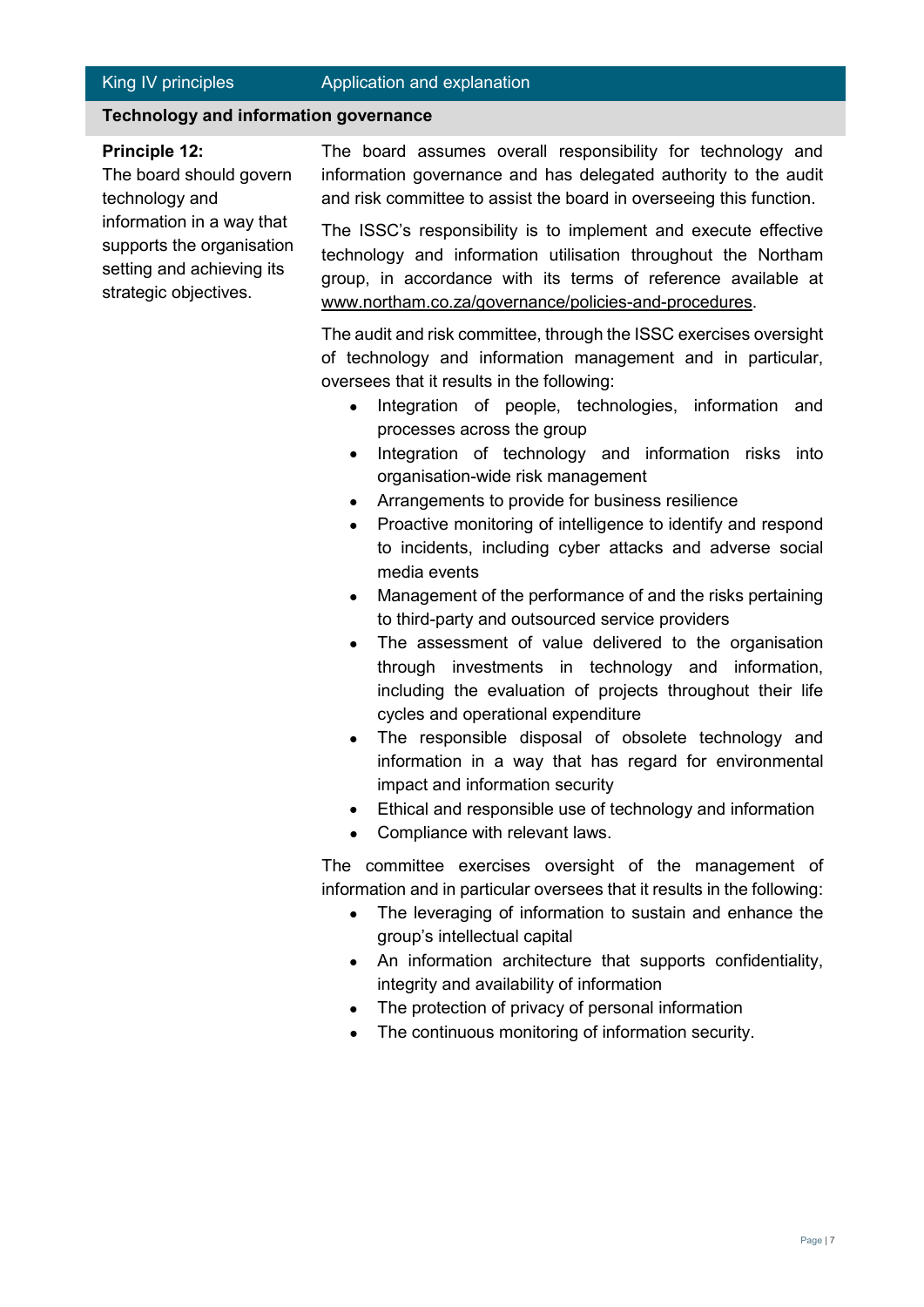# King IV principles **Application and explanation**

The committee exercises oversight of the management of technology and in particular oversees that it results in the following:

- A technology architecture that enables the achievement of strategic and operational objects
- The management of the risks pertaining to the sourcing of technology
- Monitoring and appropriate responses to developments in technology, including the capturing of potential opportunities and the management of disruptive effects on the organisation and its business model.

The committee considers the need to receive periodic independent assurance on the effectiveness of the group's technology and information arrangements, including outsourced services.

Over the past 24 months, measures have been implemented to ensure that various aspects of the group's IT infrastructure and information management are enhanced from a security perspective and incorporated in the Northam IT security strategy.

In 2017, management implemented the SAP enterprise resource planning system throughout the Northam group. The SAP system has significantly contributed to safer and more effective management of information.

Campaigns targeting the group's user community have been launched to ensure awareness regarding IT security from both a company and private perspective. Other actions taken include continuous engagements with Northam's internal and external auditors ensuring that effective and sufficient controls are in place.

The CFO chairs the ISSC meetings and reports to the audit and risk committee on the committee's deliberations, as referred to on page 128 of the [integrated report 2018.](http://northam.integrated-report.com/2018/download/NHM-AIR18.pdf)

The ISSC meets on a quarterly basis and is responsible for the maintenance and protection of the group's technology and information resources, in terms of the information systems policy.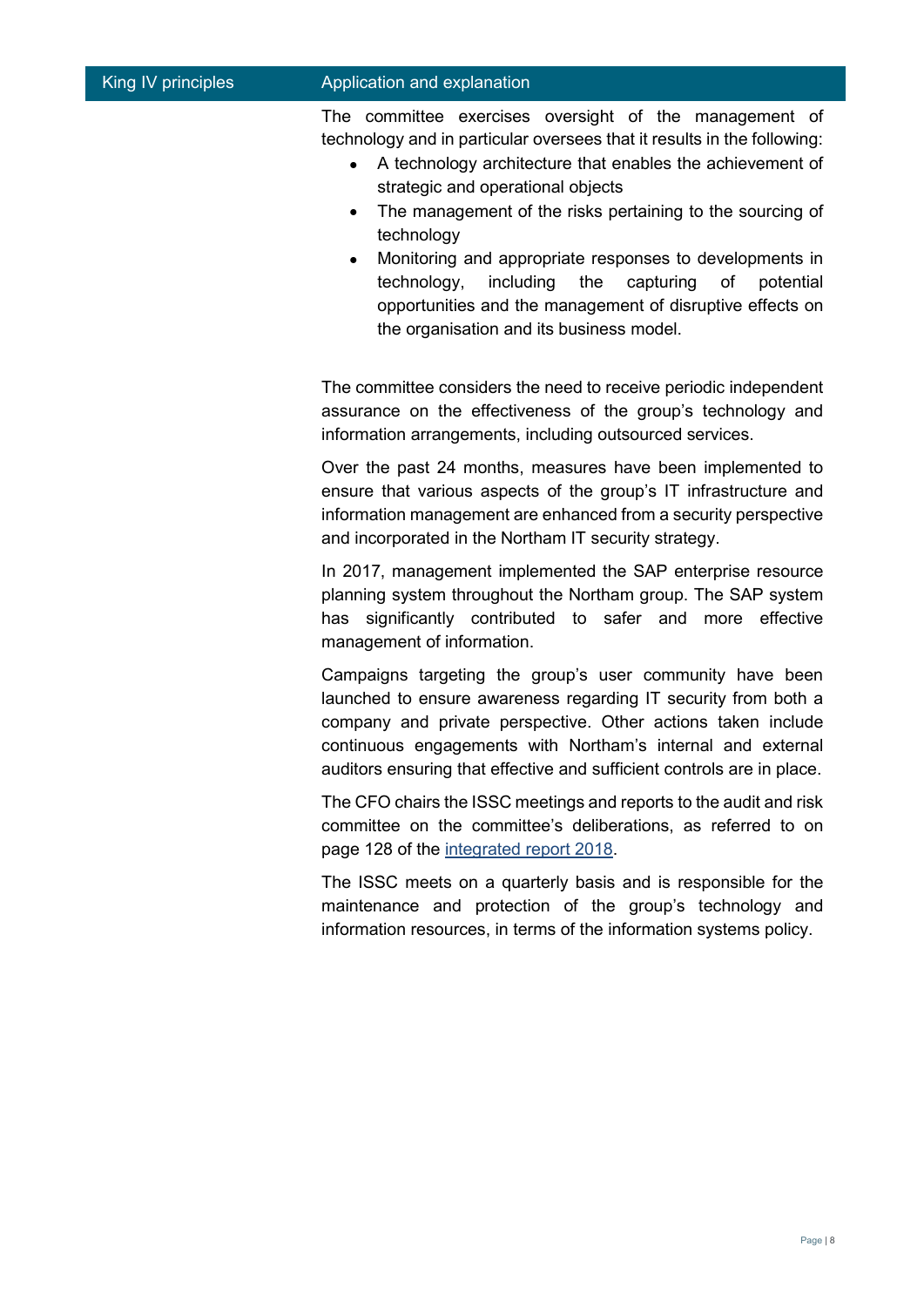# **Compliance governance**

#### **Principle 13:**

The governing body should govern compliance with applicable laws and adopt non-binding rules, codes and standards in a way that supports the organisation being ethical and a good corporate citizen.

The Northam compliance policy together with the risk management policy and framework are the foundational reference points that assist the group to operate as an ethical and good corporate citizen.

Compliance with all material laws, legislation and regulations applicable to the group are monitored and reported to the board and to each board committee for their area of responsibility.

The health, safety and environmental committee monitors compliance with its health, safety and environmental policies and further disclosure on this can be found in the [integrated](http://northam.integrated-report.com/2018/download/NHM-AIR18.pdf)  [report 2018,](http://northam.integrated-report.com/2018/download/NHM-AIR18.pdf) beginning on page 69.

As a listed entity, Northam is required to comply with the JSE's Listings Requirements and certification of this is submitted to the JSE. Northam's submissions are currently up to date.

#### **Remuneration governance**

#### **Principle 14:**

The board should ensure that the organisation remunerates fairly, responsibly and transparently so as to promote the achievement of strategic objectives and positive outcomes in the short, medium, and long term.

The board has delegated this authority to the SEHR&T committee. The committee assists the board in overseeing all aspects of remuneration practices for the organisation to ensure employees are remunerated fairly, responsibly and transparently.

Details of the executive directors' service contracts can be found on page 139 of the [integrated report 2018.](http://northam.integrated-report.com/2018/download/NHM-AIR18.pdf)

Fair and competitive reward processes are embedded in the group. These processes seek to encourage the achievement of the group's strategic objectives and positive outcomes in the short, medium, and long term.

The group's remuneration policy and implementation report can be found on page 135 to page 157 of the [integrated report 2018,](http://northam.integrated-report.com/2018/download/NHM-AIR18.pdf) and are tabled annually for separate non-binding advisory votes at the annual general meeting (AGM).

At the Northam AGM held on 6 November 2018, the group's remuneration policy was passed by a majority of 89% of votes cast in favour. The group's remuneration implementation report was passed by a majority of 88% of votes cast in favour. Both votes were based on a 93.7% shareholder participation rate.